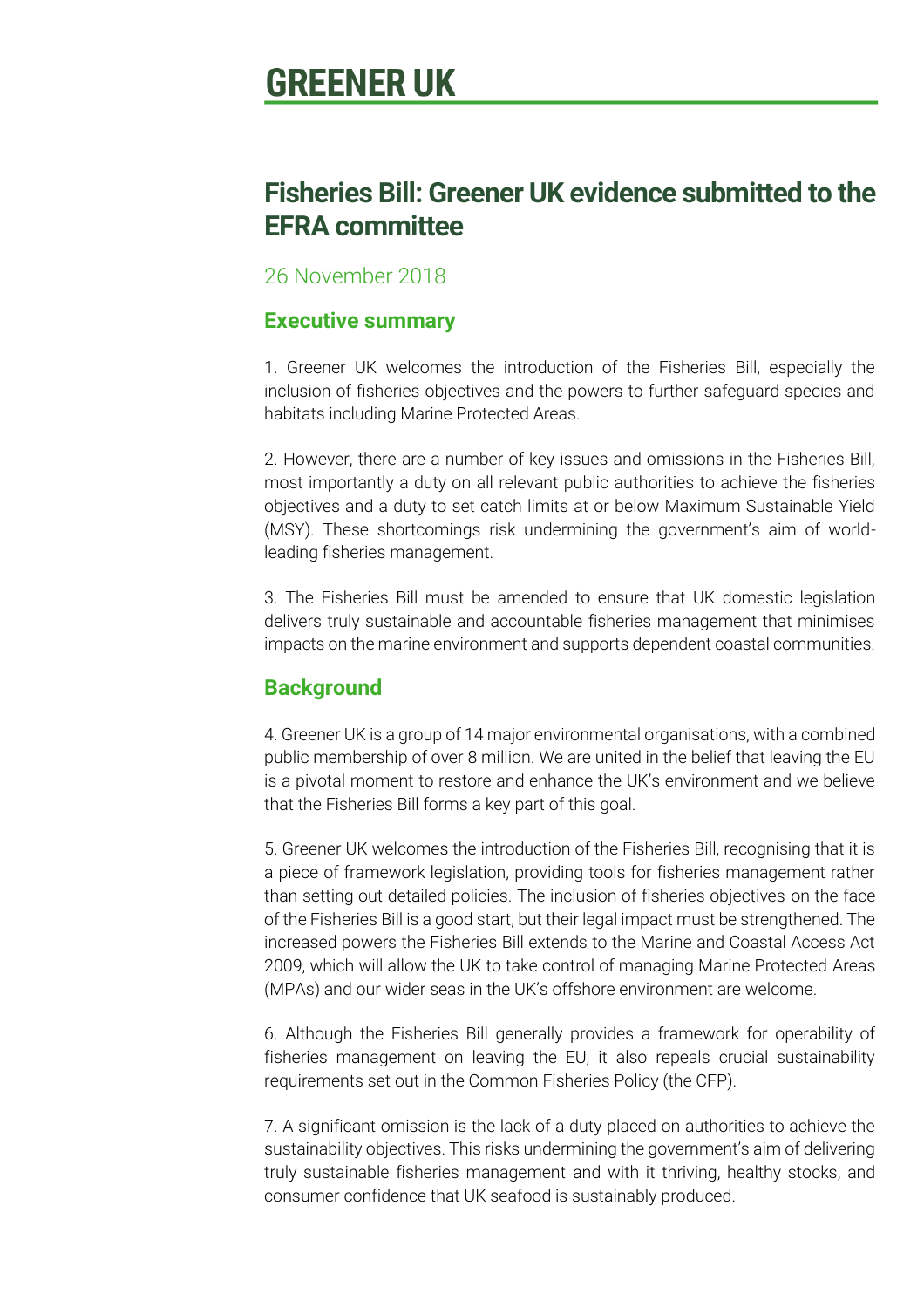8. In addition, the Fisheries Bill repeals the requirement set out in Article 2(2) of the CFP to set fishing mortality at sustainable levels by 2020. It is critical for the health of our oceans that there is a duty to set fishing mortality at or below MSY to prevent overfishing.

9. The Fisheries Bill also makes no firm commitment that shared stocks will be managed sustainably. Given that the UK shares over 100 stocks with the EU alone, it is critical that clear sustainability criteria apply to the management of shared stocks.

10. We address these and other key issues in detail below.

### **Key issues on the proposed scope, provisions and powers in the Fisheries Bill**

11. Greener UK has identified the following areas where the Fisheries Bill must be improved if the UK is to deliver sustainable fisheries that are truly 'world leading':

#### **12. A duty on all relevant public authorities to achieve the fisheries objectives and a requirement for annual updates on progress against objectives.**

12.1. The fisheries objectives must be framed with a clear legal duty on relevant authorities to achieve them. As currently drafted, national authorities must exercise their functions in accordance with the policy statement which sets out how they will achieve the objectives. There are three legal concerns with this approach:

a. There is little guidance or restriction on how strongly the policy statements will deal with the objectives and this leaves a lot of discretion to the policy makers. Consequently, there is no guarantee that the policy statements will contain effective policies that will actually achieve the objectives;

b. Only national authorities must act in accordance with the policy statements (the Secretary of State, MMO, Scottish and Welsh ministers and the Northern Ireland department). Other public authorities that make fisheries decisions (including IFCAs, the Environment Agency and Natural Resources Wales) would not be bound by this duty; and

c. The national authority is, in certain circumstances, entitled to act against the policy statement. There is no detail in the Fisheries Bill on what these circumstances would be and there is therefore a significant risk that authorities will disregard the policy statement, and therefore the fisheries objectives.

12.2. The Fisheries Bill must therefore include a specific duty to achieve the fisheries objectives. In addition, the scope of the duties relating to the current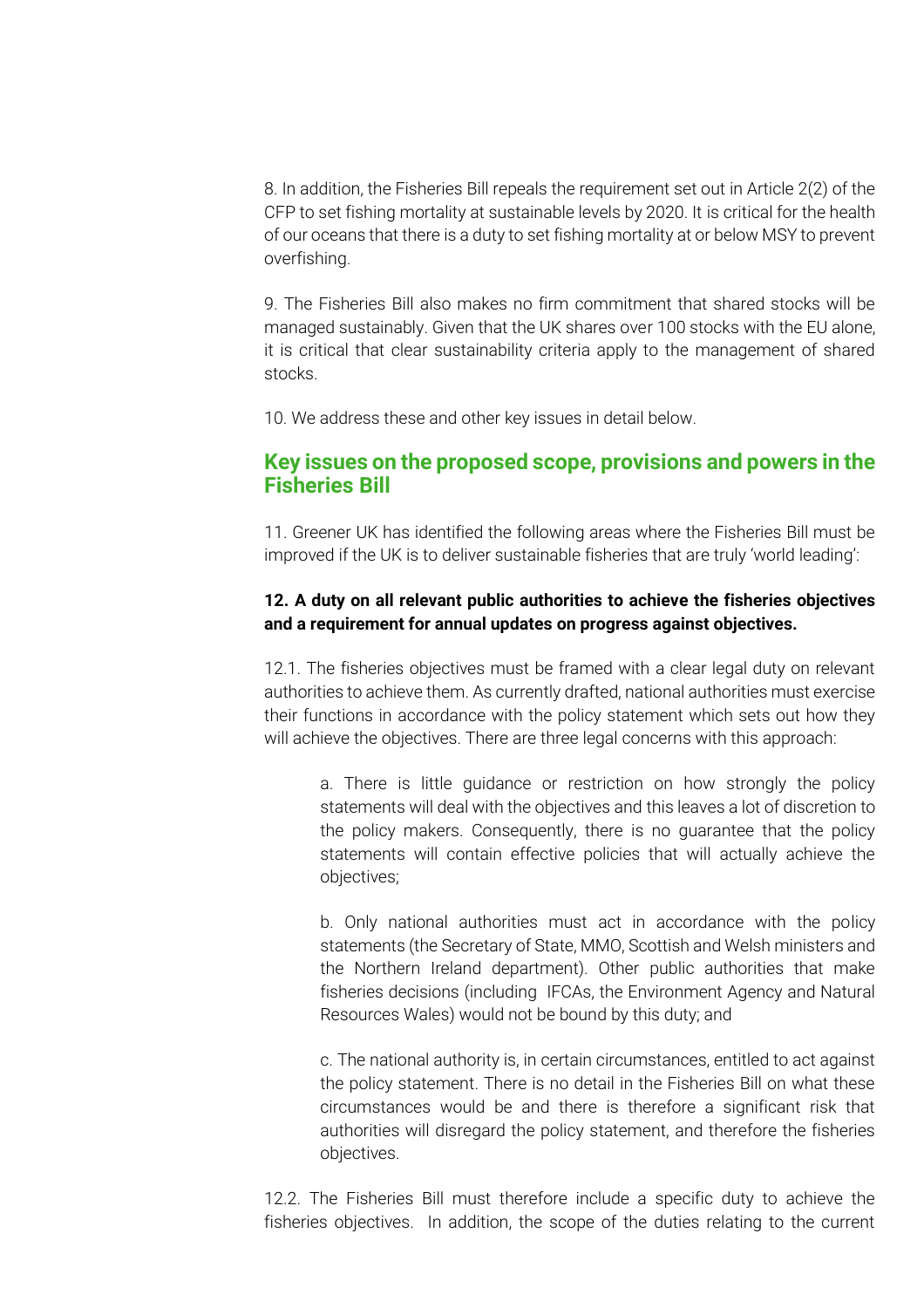measures is too limited. To be fully effective, the duty to achieve the fishing objectives should apply not only to national authorities but to any relevant public authority having any function relating to fishing activities or fisheries management.

12.3. Lastly, there should be a requirement on each national authority to publish an annual update on progress against objectives to ensure adequate accountability.

#### **13. A commitment to ensure that fishing limits cannot be set above MSY (the scientifically recommended levels that would deliver the objective to restore fish stocks to a healthy biomass).**

13.1. There must be a target for fishing limits to be set at sustainable levels by 2020 and an immediate duty to deliver on restoring stocks to healthy biomass levels. The setting of fishing limits is within our direct control and the 2020 target is certainly achievable and already represents the latest date by which exploitation rates must be set at sustainable levels (the date was previously set at 2015 and 2020 represented the ultimate backstop). The target is set out in the CFP and the United Nations Sustainable Development Goal (SDG) 14 to end overfishing by 2020. Its absence therefore represents a regression of environmental standards. This target should apply to both stocks subject to fishing limits and non-quota stocks, for example shellfish, squid and cuttlefish. Where the rate of fishing mortality cannot be determined according to the best available science, there must be a suitable proxy to ensure that fishing mortality will still be set at sustainable limits.

13.2. This is vital to protect against short-term political pressure to set catch limits higher than scientific advice, which would lead to overfishing and damage the health of our oceans.

#### **14. An approach which seeks to ensure shared stocks are managed sustainably.**

14.1. The Fisheries Bill does not make any firm commitment on how shared stocks will be managed. This is extremely concerning as setting clear sustainability criteria in relation to negotiations with other countries would help avoid, for example, another 'mackerel wars' scenario, particularly in areas where the British Fisheries Limit Extent is not defined such as between Northern Ireland and the Republic of Ireland.

14.2. The UK will need to negotiate with the EU, Norway, and other states to agree an overall total allowable catch and allocations for each state of many commercially important shared stocks. Unlike most existing negotiations with third countries which involve just a handful of fish stocks, the UK shares over 100 stocks with the EU, which means it is critical that a clear and robust process is developed. In approaching these negotiations, the UK must be required to adhere to scientific advice and take all reasonable steps to avoid any agreement, or lack thereof, that results in overfishing.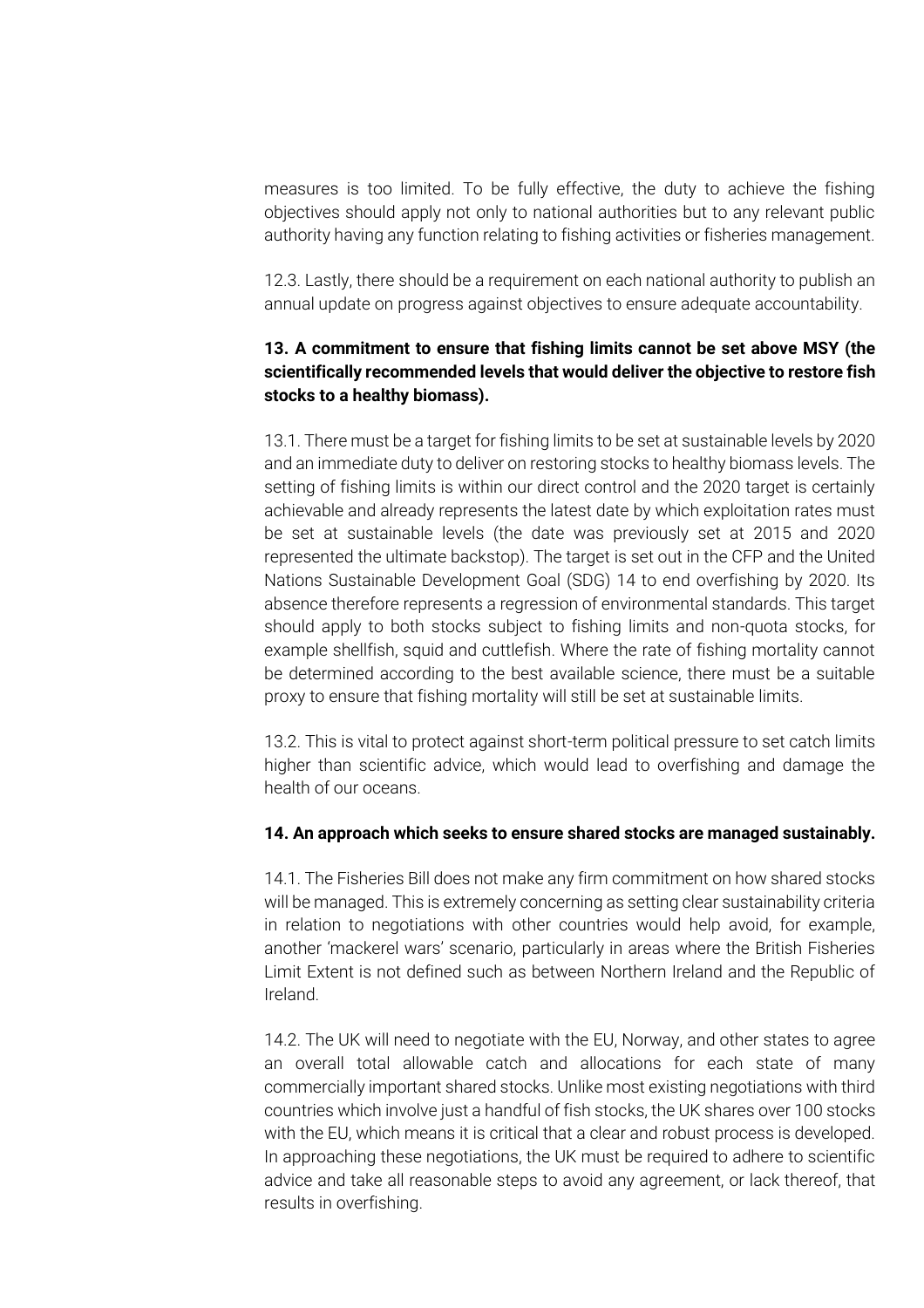#### **15. A clear objective in the Fisheries Bill that fisheries management should be coherent with UK (including the devolved administrations) and international environmental legislation.**

15.1. Fisheries management does not take place in isolation and the impacts of fishing activity can have significant implications for the health of the wider marine environment. The Fisheries Bill states that the Secretary of State fisheries statement should include policies for delivering Good Environmental Status as defined in the Marine Strategy Framework Directive. We suggest a duty on relevant public authorities to deliver fisheries management in a way that is coherent with other relevant environmental legislation and that contributes to Good Environmental Status.

### **16. A mandate to allocate all fishing opportunities - existing and new - on the basis of transparent and objective environmental and social criteria, and to incentivise the most sustainable fishing practices.**

16.1. Article 17 of the CFP is retained and amended in the Fisheries Bill by stating that the relevant national authorities (the Secretary of State and the MMO) shall use transparent and objective criteria including those of an environmental, social and economic nature when allocating fishing opportunities.

16.2. However, under the existing regime there is still a significant lack of transparency in how fishing opportunities are distributed. Article 17 does not mandate what the criteria for distribution shall be, or how environmental, social and economic criteria should be defined. As a result, historic catch levels have often ended up being the basis upon which quota has been allocated, giving rise to a vastly unequal situation, where a small number of wealthy families control vast swathes of fishing rights, to the detriment of local, low-impact fishermen. Over a quarter (29%) of the UK's fishing quota is owned or controlled by just five families and half (49%) of English quota is held by companies based overseas. Whereas the majority of UK fishing boats (79%) are small-scale, the small scale fleet holds only 6% of UK quota.

16.3. This issue can be addressed through strengthening the provision of Article 17 and requiring that all fishing opportunities - both in existing areas around UK shores and any potential new areas in waters beyond - are allocated on the basis of transparent and objective environmental and social criteria, thereby recognising the fishery as public property held on trust for the people. This amendment, by giving explicit priority to environmental and social criteria, would be likely to lead to an increase in quota available to local fishing fleets using passive gear and providing local employment.

#### **17. A commitment to full documentation of catches.**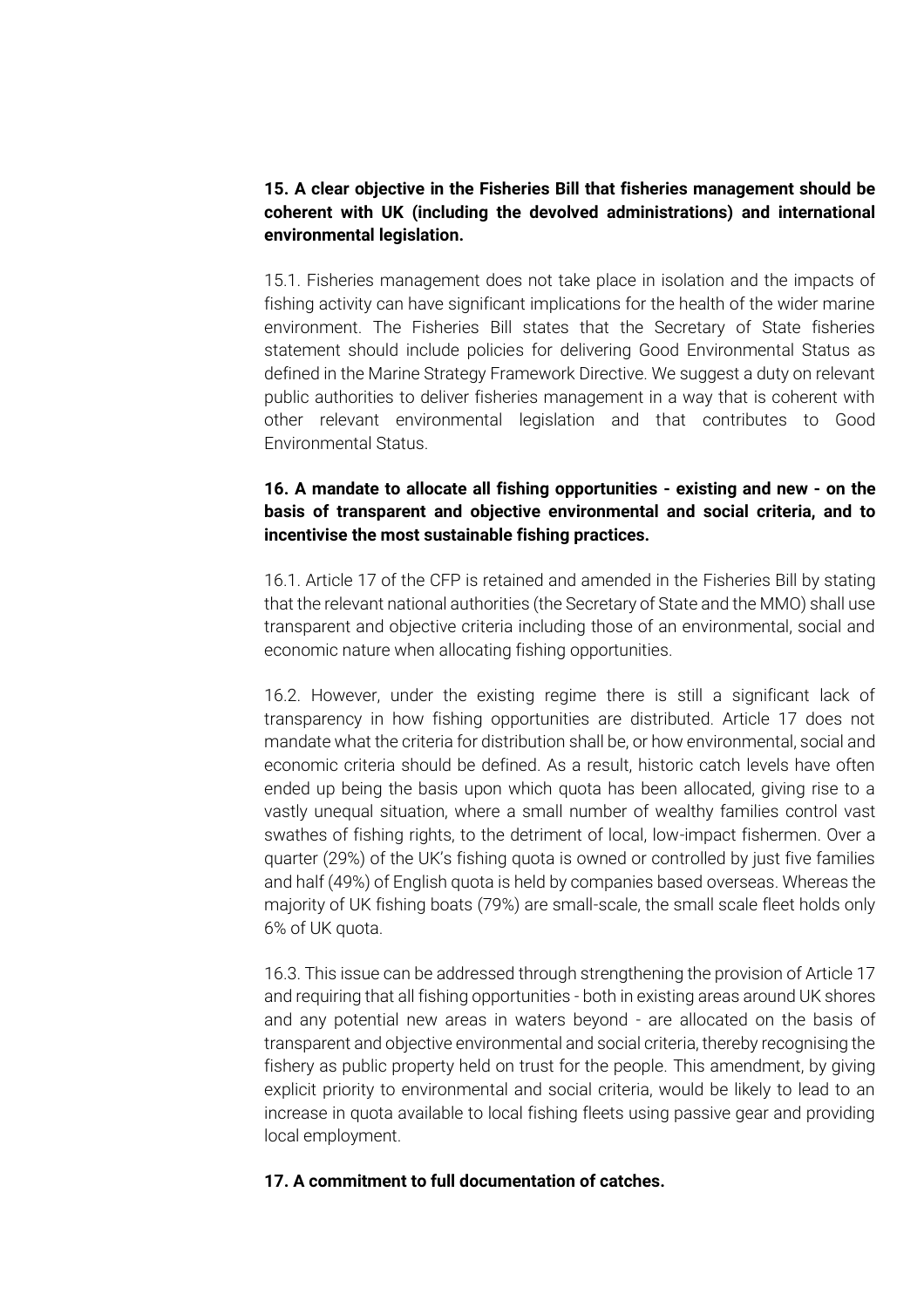17.1. There are no provisions in the Fisheries Bill on ensuring full documentation of catches. If we fail to achieve full documentation of UK fisheries we will not have a true picture of what is being removed from the seas and therefore will not have accurate scientific data to ensure effective management of the shared stocks in UK waters.

#### **18. A commitment to robust monitoring and enforcement mechanisms.**

18.1. There are no provisions in the Fisheries Bill to deal with monitoring and enforcement, a fundamental part of effective fisheries management.

18.2. EU legislation, specifically Regulation 1224/2009/EC of 20 November 2009 (the Control Regulation) and Regulation 1005/2008/EC of 29 September 2008 (the IUU Regulation), creates a framework for the enforcement of the rules of the CFP and combating illegal, unreported and unregulated fishing. This EU legislation is directly legally binding in Member States, meaning the UK fisheries authorities must abide by it. Nevertheless, the EU legislation lacks detail in various respects, and, as such, the exact nature of how it is implemented is decided through national legislation, non-legal codes and guidance documents. The enforcement system in the UK does not fulfil many of the criteria set out in the Control Regulation and IUU Regulation and is based on lengthy and expensive criminal proceedings. Very often the prosecutors will decide not to open proceedings because they are not specialised in fisheries offences and do not see cases of illegal fishing as a major problem.

18.3. The Fisheries Bill should therefore strengthen existing mechanisms. Vessel monitoring systems should be carried by all vessels regardless of size transmitting position data at least every 20 minutes and sharing such position data with the relevant fisheries policy authorities. In addition, remote electronic monitoring with CCTV should be required for all large vessels (over ten metres) and for select smaller vessels to ensure accountability, assist with data on removal rates catch and bycatch of all marine life, and improve enforcement. The Fisheries Bill should also ensure that an appropriate sanctioning system can be put in place to ensure that the provisions of the Fisheries Bill are effectively enforced.

#### **19. Access of foreign vessels to UK waters should be contingent on compliance with the same environmental standards applicable to UK boats.**

19.1. There is no provision in the Fisheries Bill that foreign boats must comply with the same standards as UK boats, which is essential to ensure a level playing field and a high level of environmental protection.

19.2. The provisions on access are set out in clauses 7 and 8 of the Fisheries Bill and provide that foreign boats must only fish in UK waters in accordance with the terms of their licence. The licence can limit the area in which fishing is authorised, the period, the types of fish that can be caught and the method of fishing. However,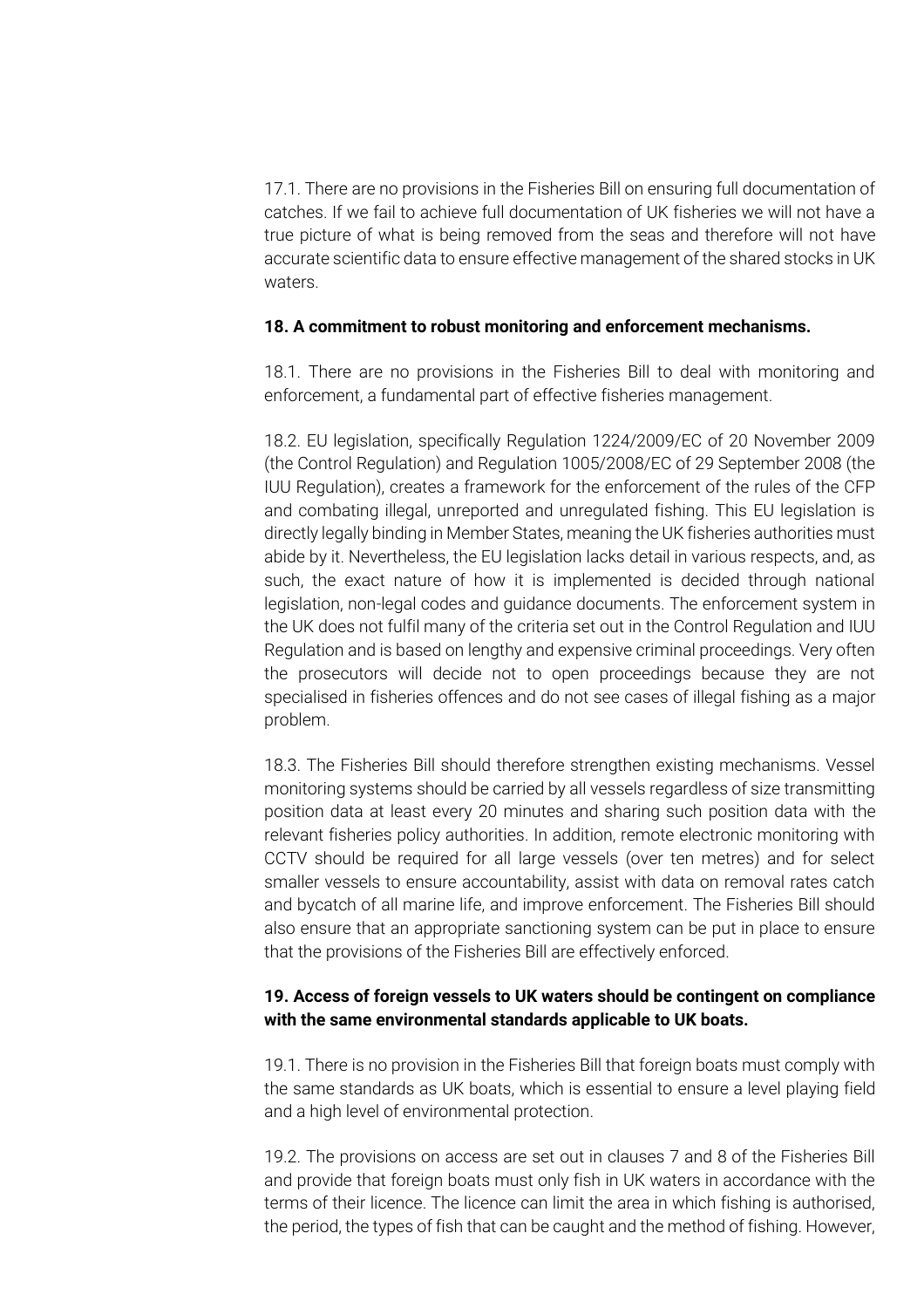there must be an explicit requirement in the Fisheries Bill that access of foreign vessels to UK waters should be contingent on compliance with the same environmental standards applicable to UK boats to ensure that both the environment and the UK fishing industry are not undercut by foreign vessels.

#### **20. A formal consultation procedure to scrutinise secondary legislation.**

20.1. There are a number of provisions in the Fisheries Bill that give powers to the Secretary of State and ministers of the devolved administrations to create legislation, including on discards and provisions for 'conservation purposes' and 'fish industry purposes'. The use of these powers could result in major changes to fisheries management measures and therefore any powers provided by the Fisheries Bill to create secondary legislation should be subject to appropriate wider scrutiny, including by stakeholders.

20.2. The powers set out in clause 31 are particularly problematic. While clause 36 sets out constraints on these powers, these are simply procedural: that the Secretary of State must consult the national authorities 'and any other persons likely to be affected by the regulations'. The regulations would be subject to a negative resolution procedure unless they, inter alia, amend or repeal primary legislation or amend article 17 of the CFP (which sets out that criteria for the allocation of fishing opportunities must include the impact of fishing on the environment and include incentives to use selective fishing gear or using fishing techniques with a reduced environmental impact), where they will be subject to the affirmative procedure.

20.3. Given the wide-ranging powers afforded to ministers, it is imperative that a formal consultation procedure is established with wide stakeholder engagement.

# **Conclusion**

21. Although the Fisheries Bill provides a helpful starting point as a framework for fisheries legislation, it is Greener UK's view that, as currently drafted, it will not deliver sustainable fisheries. We have a once in a generation opportunity to create bespoke domestic legislation that delivers for fish stocks, the wider marine environment and for coastal communities which needs to be seized. The key deficiencies outlined above must be addressed if the UK is to achieve truly worldleading sustainable fisheries and marine management.

For more information, please contact: Emma Crane, head of public affairs, Marine Conservation Society e: [emma.crane@mcsuk.org](mailto:emma.crane@mcsuk.org) t: 07419 132996